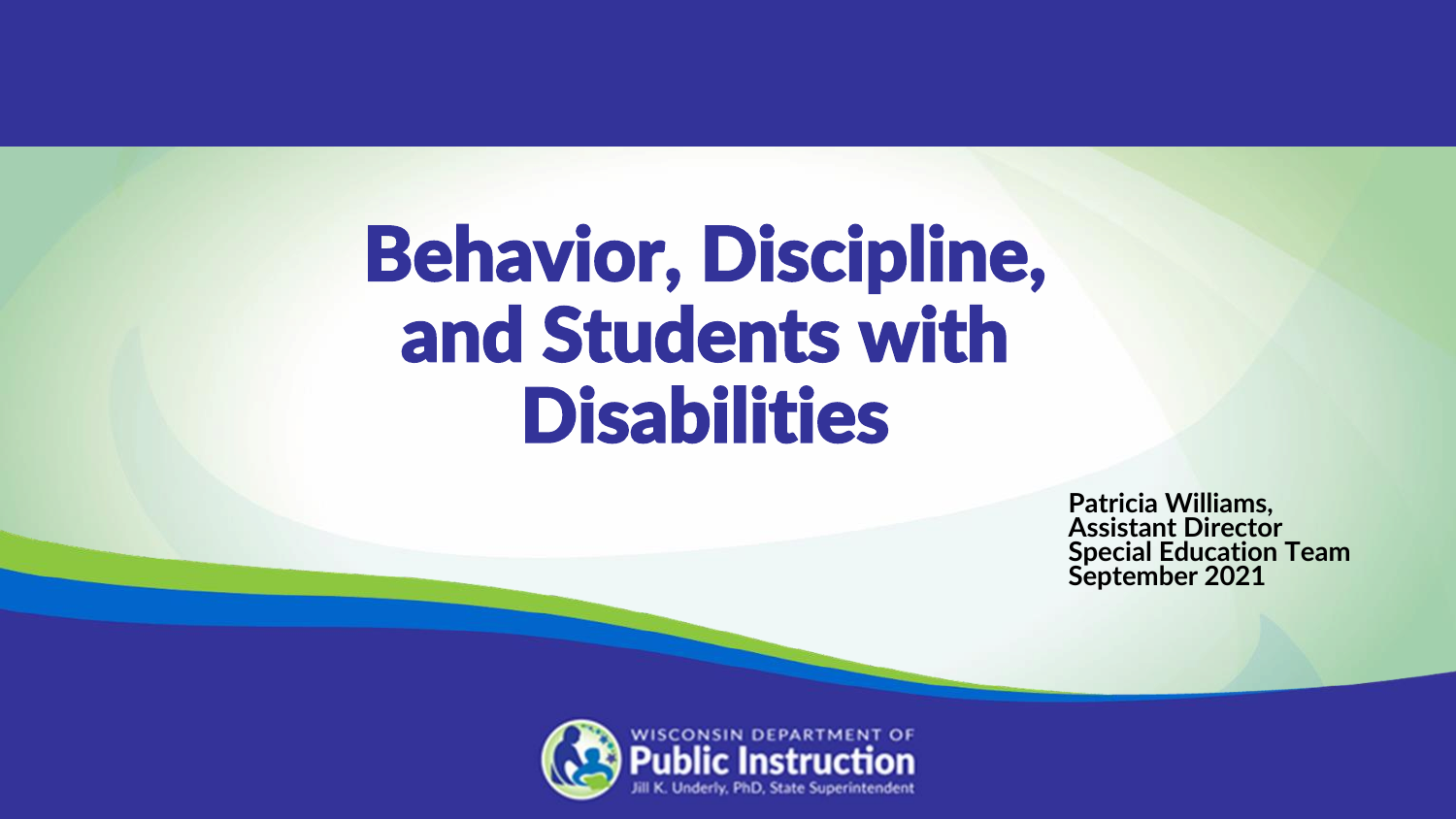

- **Behavior**
- **Disciplinary Removals**
- **Change of Placement**
- **Manifestation Determinations**
- **Interim Alternative Educational Setting**
- **Resources**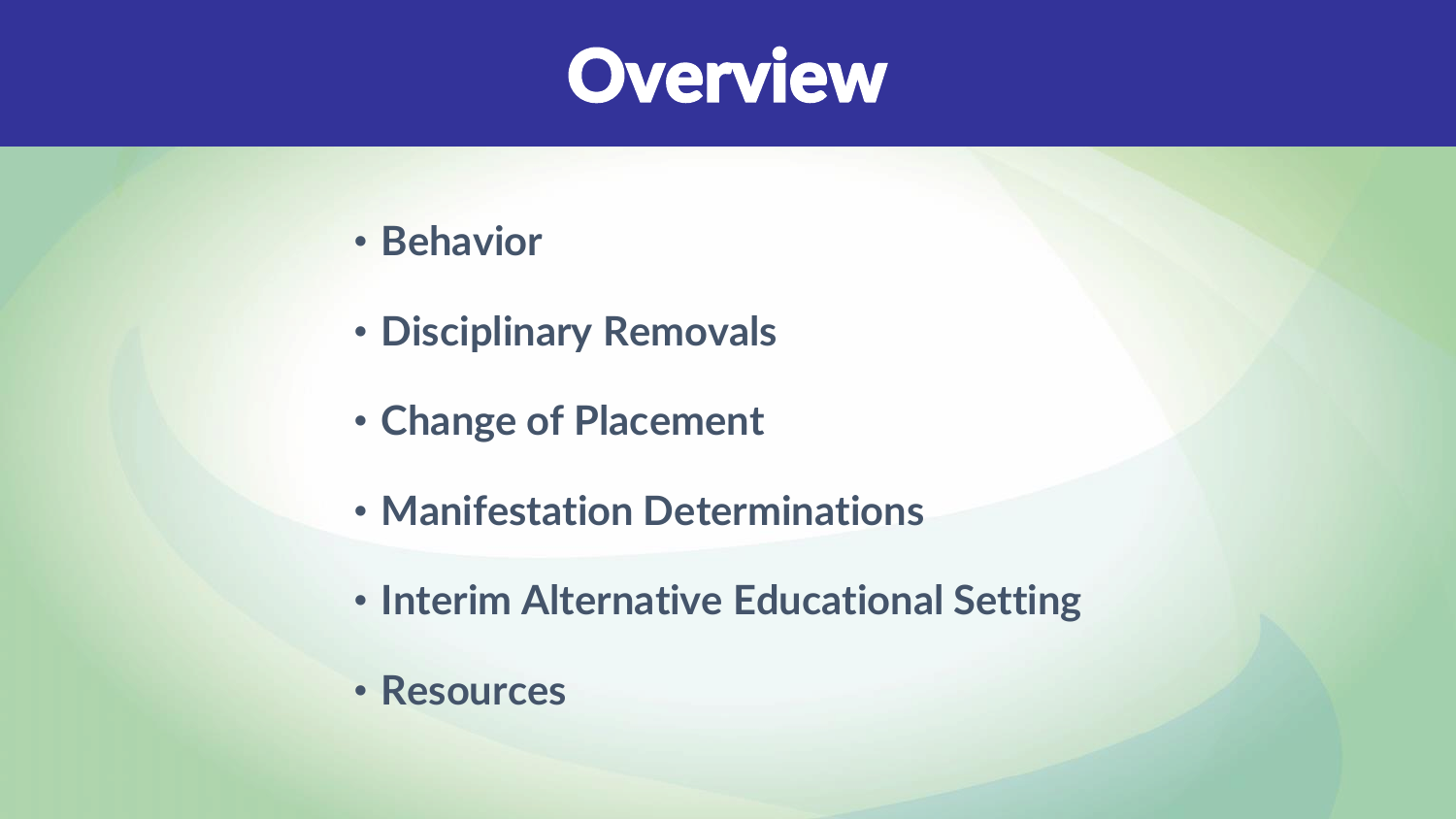

- **If the student's behavior impedes their learning or the learning of others, the individualized education program (IEP) team must consider the use of positive behavioral interventions and supports, and other strategies to address the behavior**
- **IEP Process**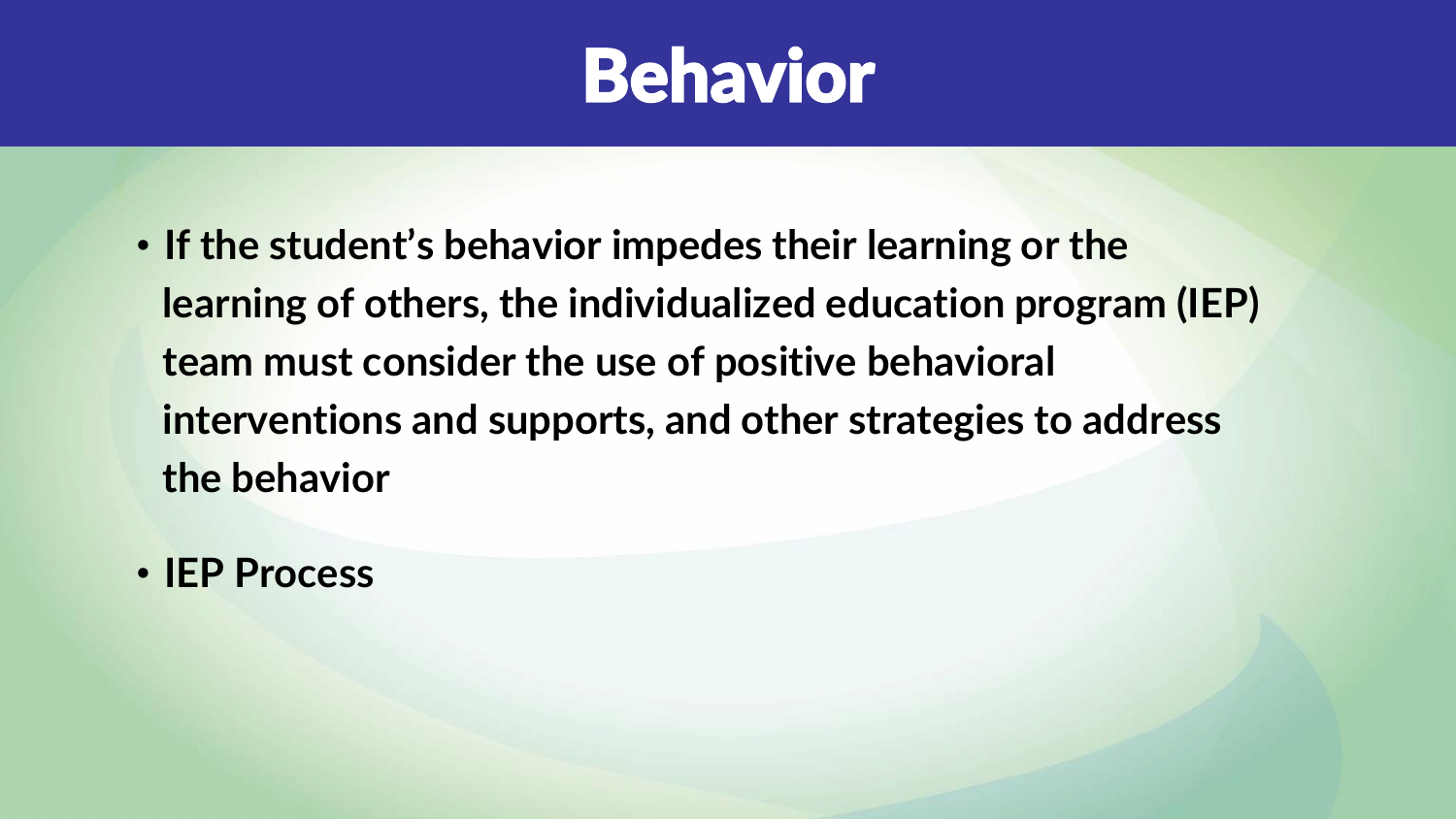### OSEP Dear Colleague Letter August 1, 2016

- **Failure to address the behavioral needs of a student with a disability can result in both a denial of Free Appropriate Public Education (FAPE) and a denial of placement in the least restrictive environment**
- **If a student already has behavioral supports, but there are repeated behavioral incidents and/or disciplinary removals, the IEP team should be reconvened to review and revise, if appropriate, the IEP**
- **[https://sites.ed.gov/idea/idea-files/osep-dear-colleague-letter-on-ensuring-equity-and](https://sites.ed.gov/idea/idea-files/osep-dear-colleague-letter-on-ensuring-equity-and-providing-behavioral-supports-to-students-with-disabilities/)providing-behavioral-supports-to-students-with-disabilities/**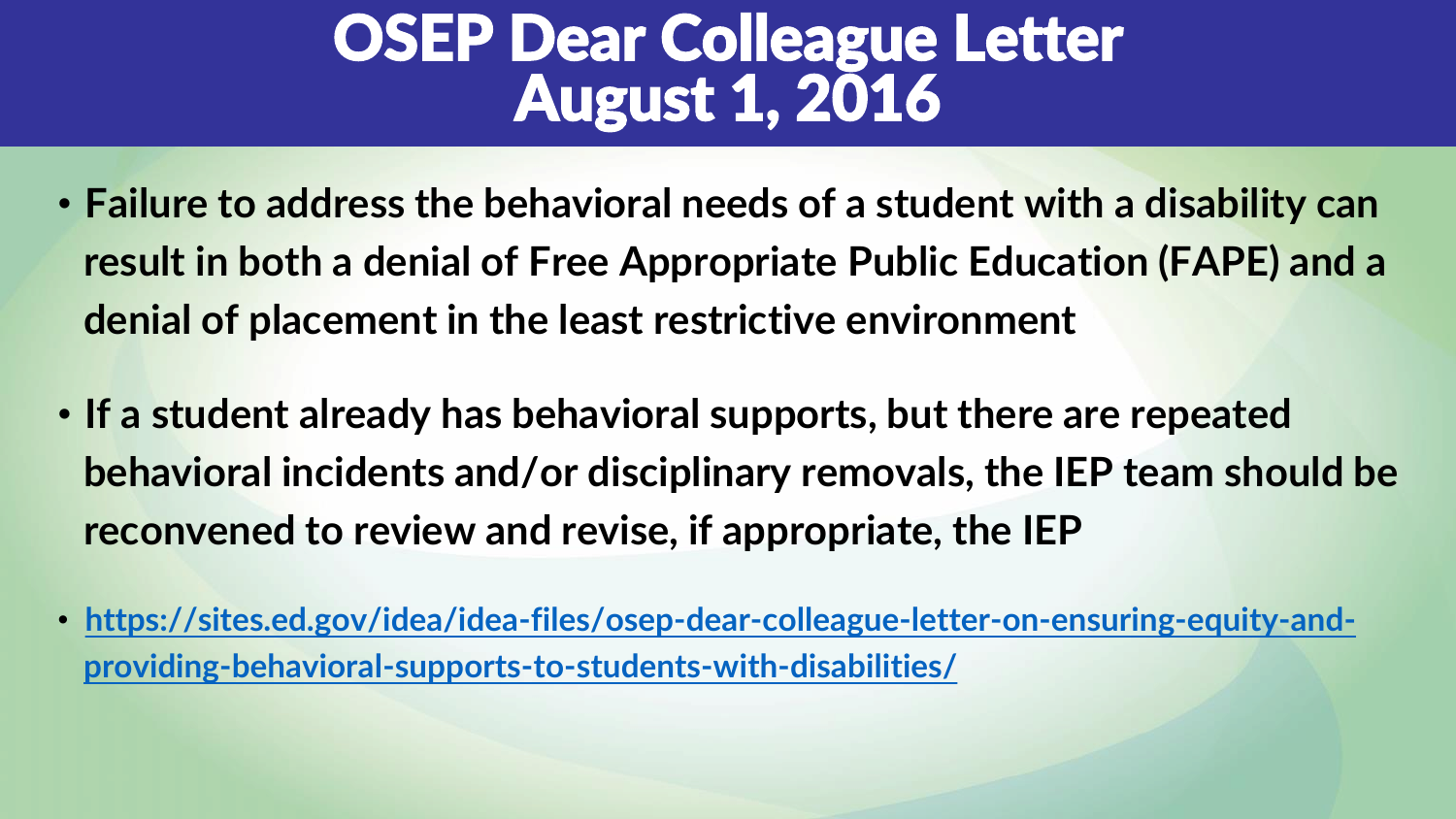### OSEP Dear Colleague Letter August 1, 2016

- **Behavioral needs should be addressed through goals and specially designed instruction to support the goals**
- **Supports can include specially designed instruction, related services, supplementary aids and services, and program modifications or supports for school personnel**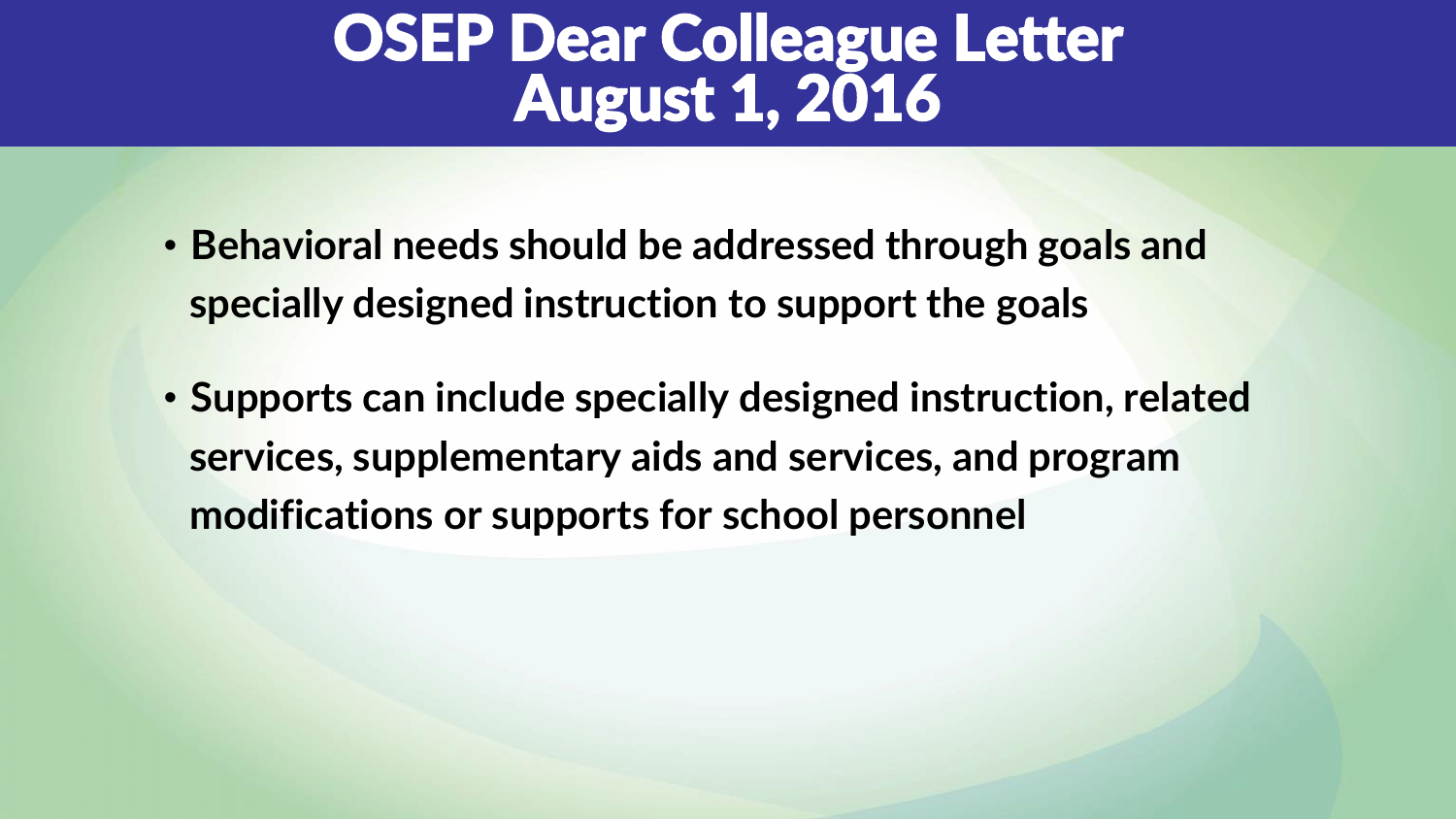## Disciplinary Removals

• **Students with IEPs can be removed from school for up to 10 cumulative schools' days in a school year for a violation of a code of student conduct, before the special education "discipline requirements" apply** 

**\*But remember the OSEP Dear Colleague Letter!\***

• **After 10 cumulative school days, services must be provided so as to enable the student to continue to participate in the general education curriculum, although in another setting, and to progress toward meeting IEP goals**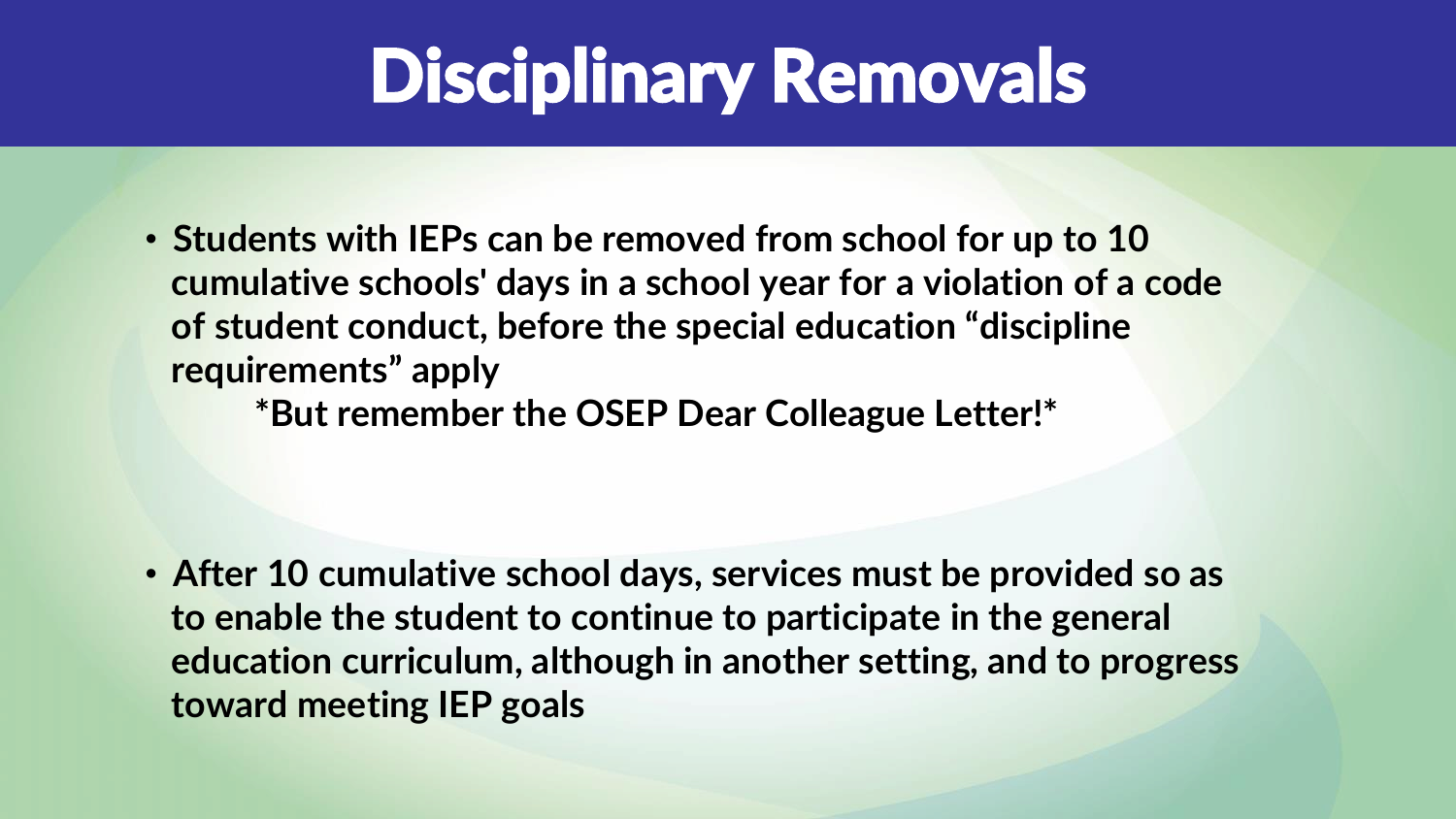# Counting Days

- **Definition of School Day**
- **In-school Suspension**
- **Partial-day Suspension**
- **Bus Suspension**

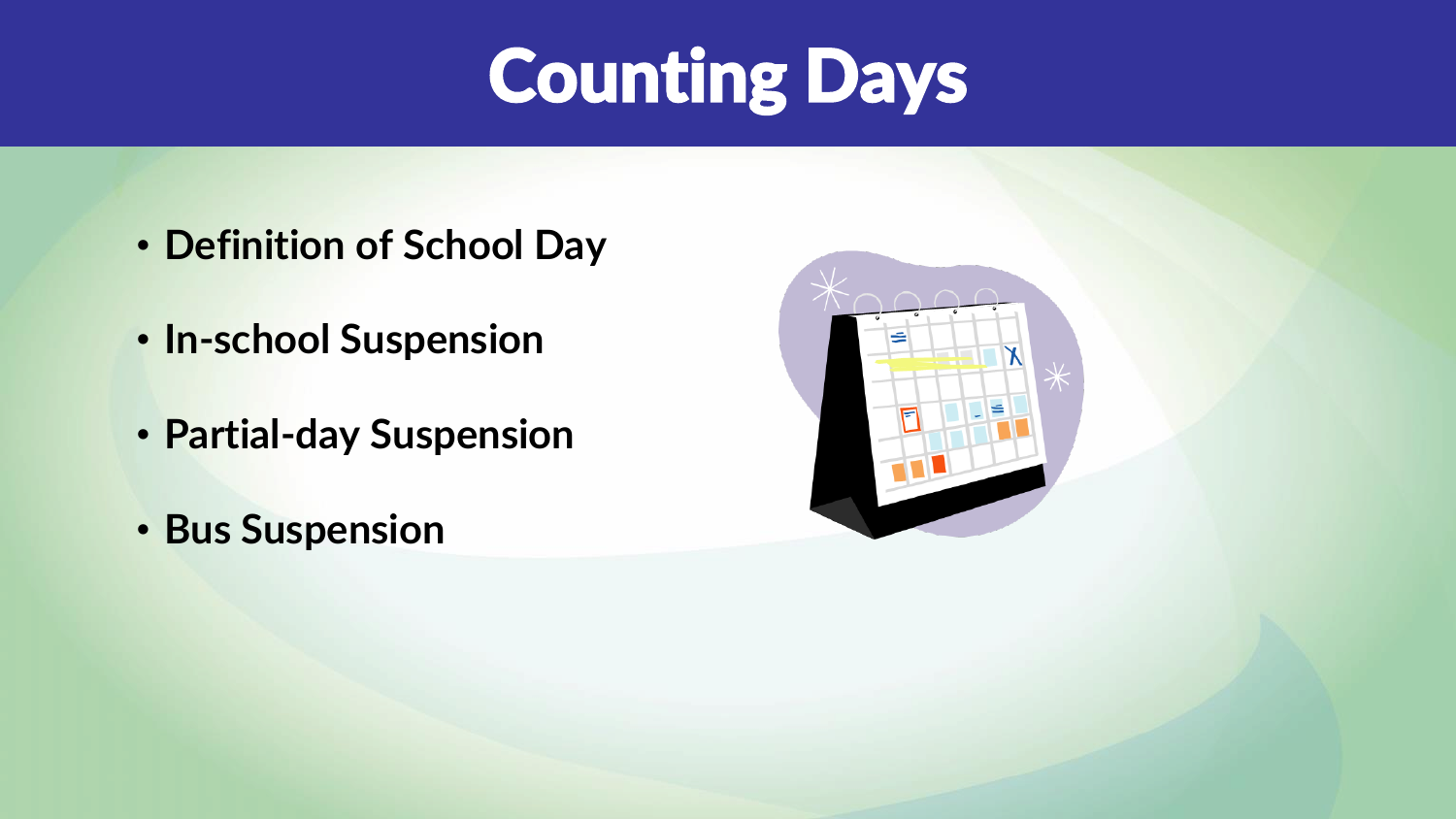# Disciplinary Change of Placement

- **A change of placement occurs if the removal is for more than 10 consecutive days; or**
- **The student has been subjected to a series of removals that constitute a pattern because;**
	- **The series of removals total more than 10 school days in a school year;**
	- **The student's behavior is substantially similar to the student's behavior in previous incidents that resulted in the series of removals; and**
	- **Of such additional factors as the length of each removal, the total amount of time removed and the closeness in time**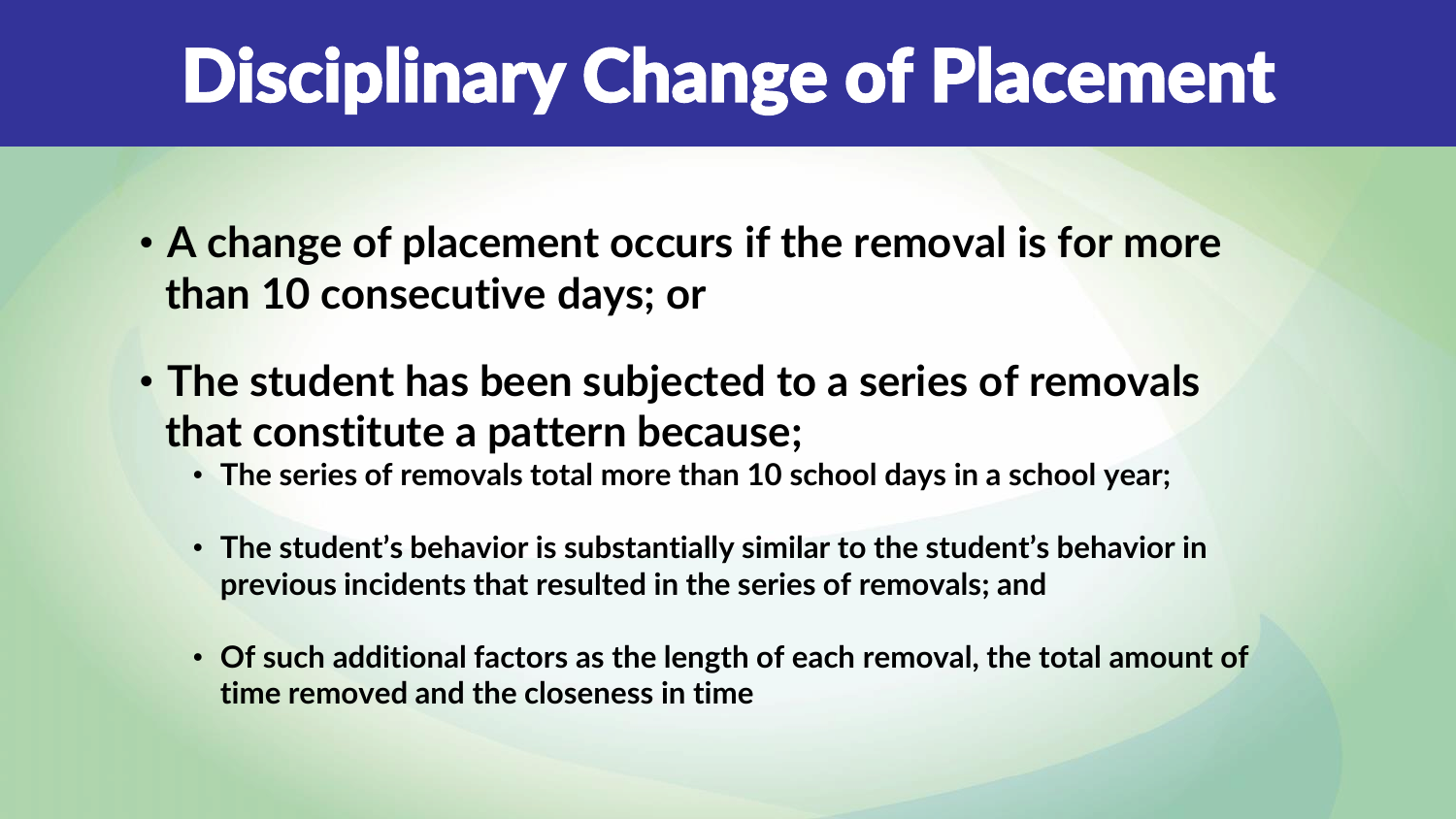### Decision to Change Placement

- **If there is a decision to change the placement because of a violation of a code of student conduct;**
- **Parents must be notified of the decision and provided a procedural safeguards notice**
- **Services are determined by the student's IEP team**
- **A manifestation determination is required**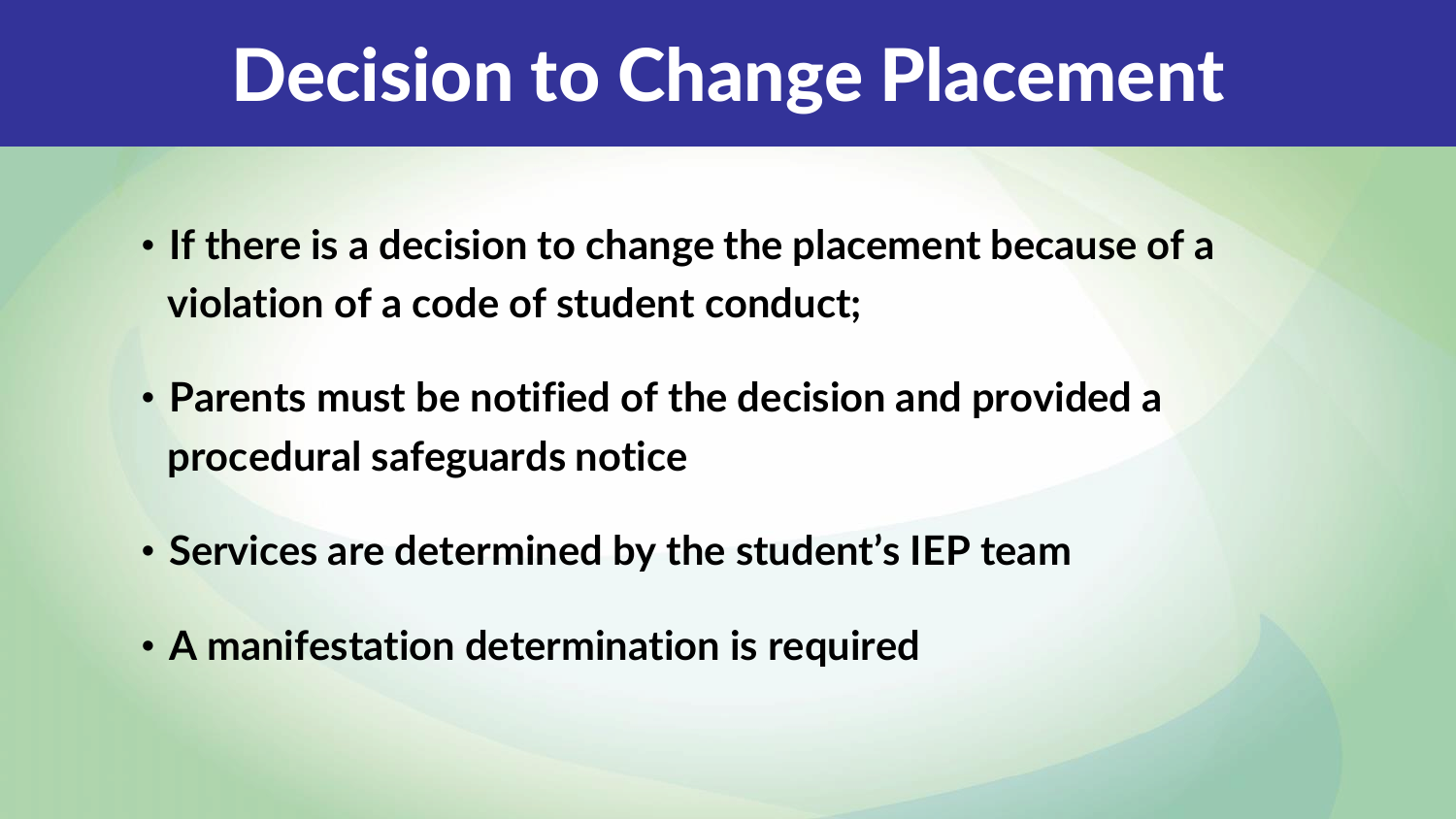### Manifestation Determinations

- **A manifestation determination is only required in situations that constitute a disciplinary change in placement**
- **Manifestation Determinations must be made within 10 school days of any decision to change the student's placement because of a violation of a code of student conduct**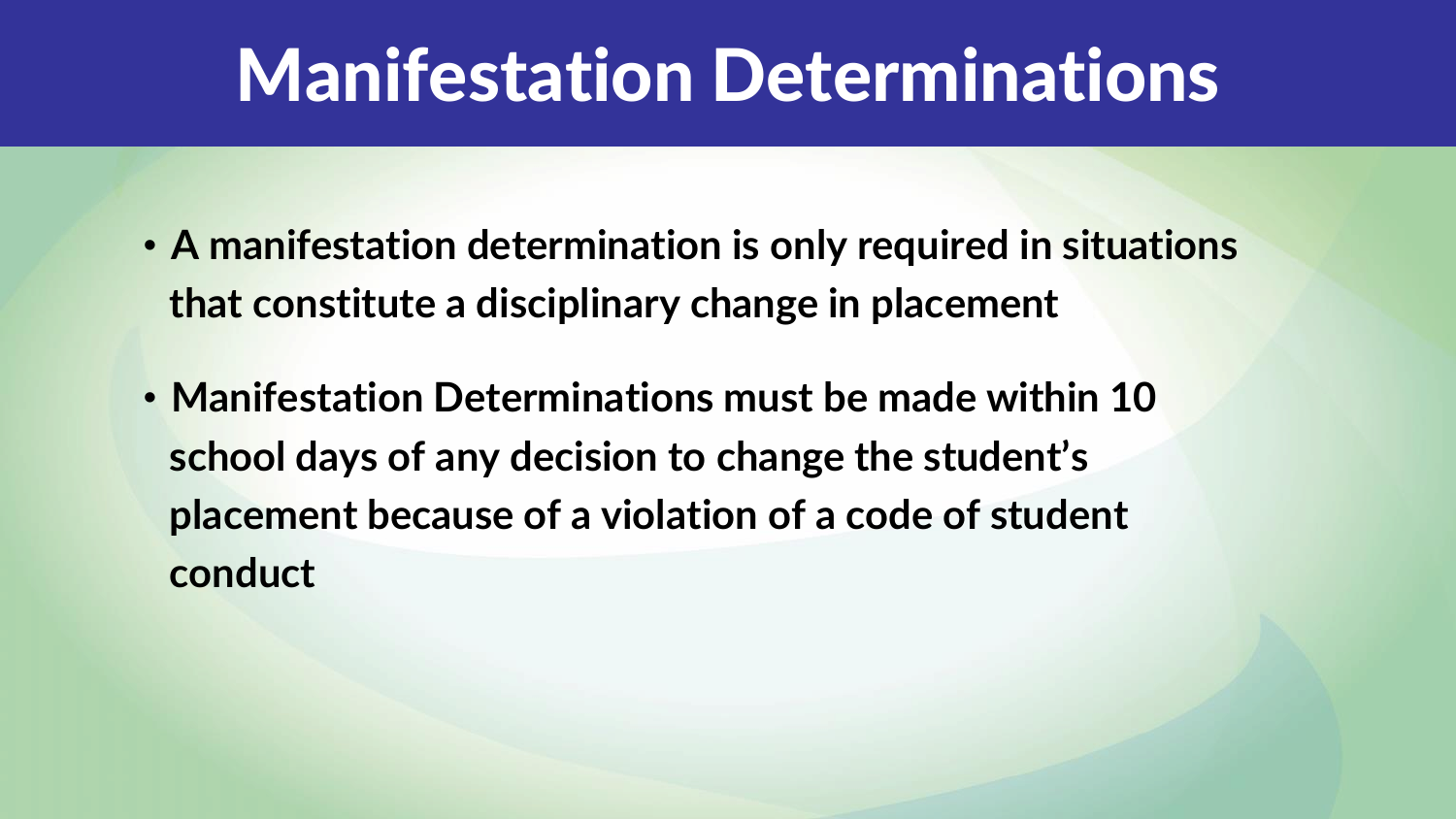### Manifestations Determinations (Continued)

- **The school district, the parent, and relevant members of the IEP team determine whether the conduct is a manifestation of the child's disability**
- **In making the determination, all relevant information in the student's file must be reviewed, including the IEP, teacher observations, and information provided by the parents**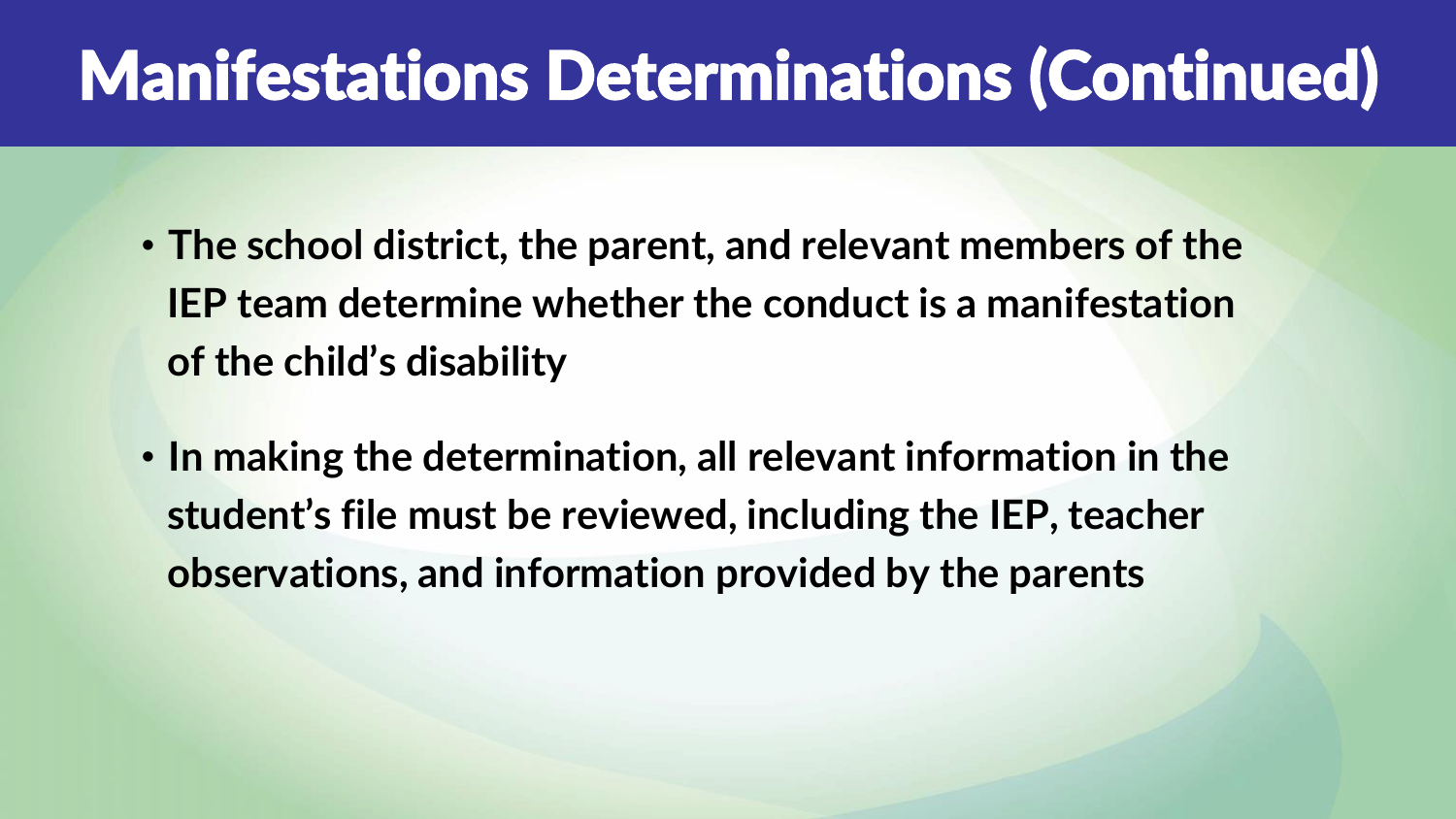# Manifestation Determinations (Continued)

- **The conduct must be determined to be a manifestation of the student's disability if it is determined that:**
	- **The conduct was caused by, or had a direct and substantial relationship to, the student's disability; or**
	- **The conduct was the direct result of the agency's failure to implement the IEP**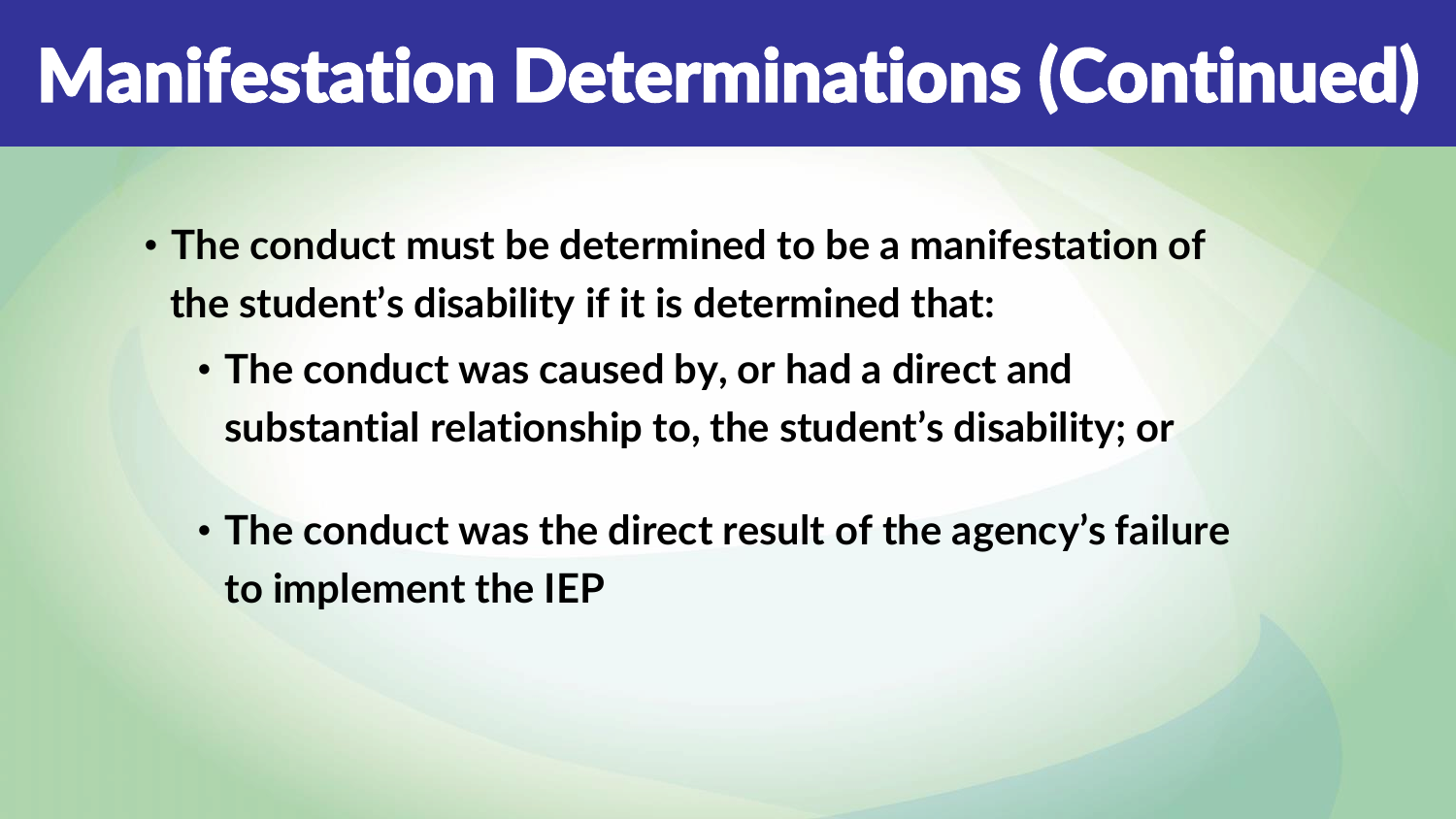### When the behavior is a manifestation of the child's disability

- **The student must be returned to the placement from which the student was removed (certain exceptions apply)**
- **Conduct a functional behavioral assessment (FBA) and implement a behavioral intervention plan (BIP)**
- **If a BIP already has been developed, review the BIP and modify as necessary to address the behavior**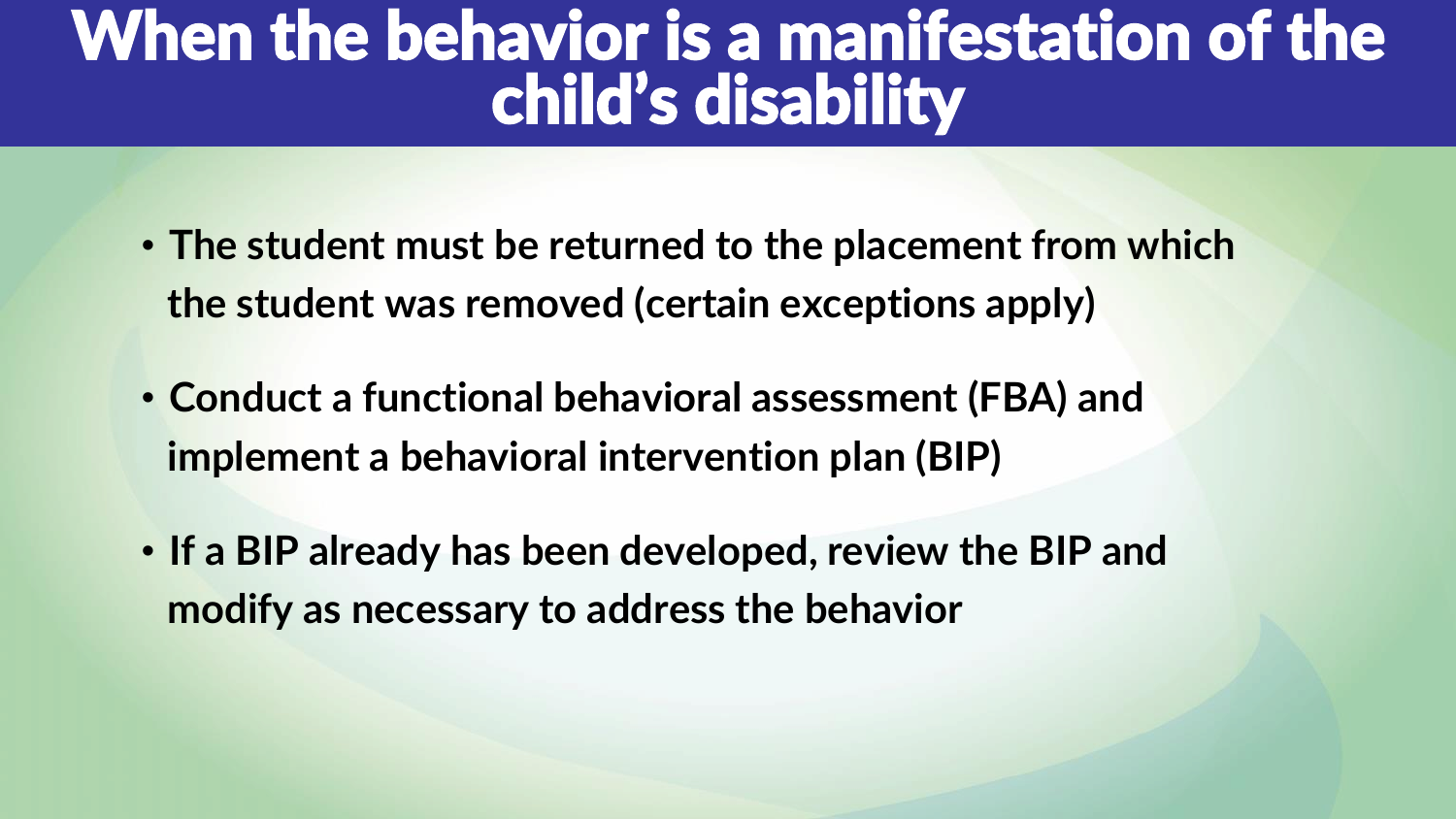### When the behavior is not a manifestation of the child's disability

- **The school district may proceed with the change in placement**
- **Services must be provided as determined by the IEP team**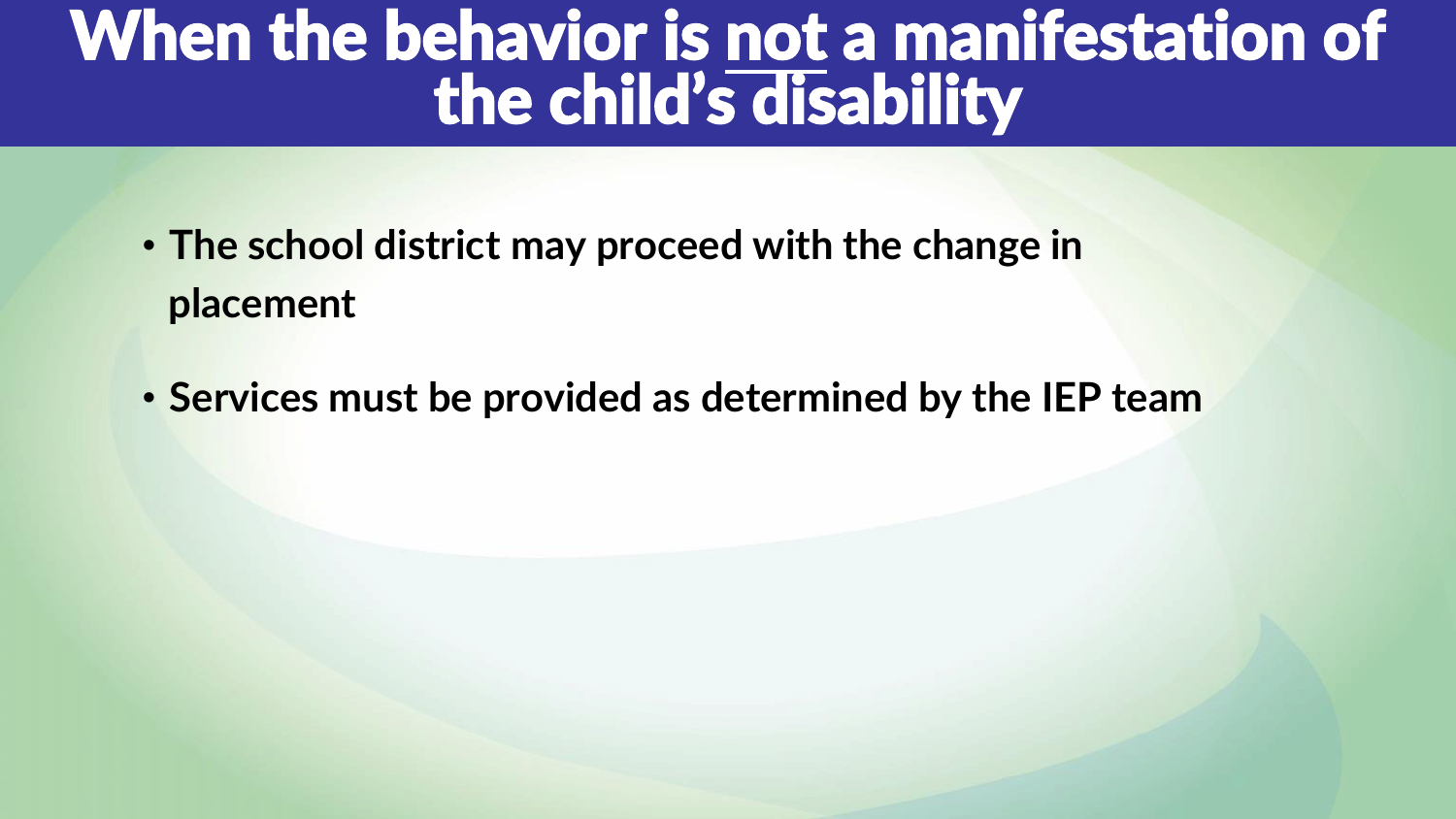#### Exception/Interim Alternative Educational Setting

- **Up to 45 school days**
- **Only for:**
	- **Weapons**
	- **Illegal drugs or controlled substances**
	- **Serious bodily injury**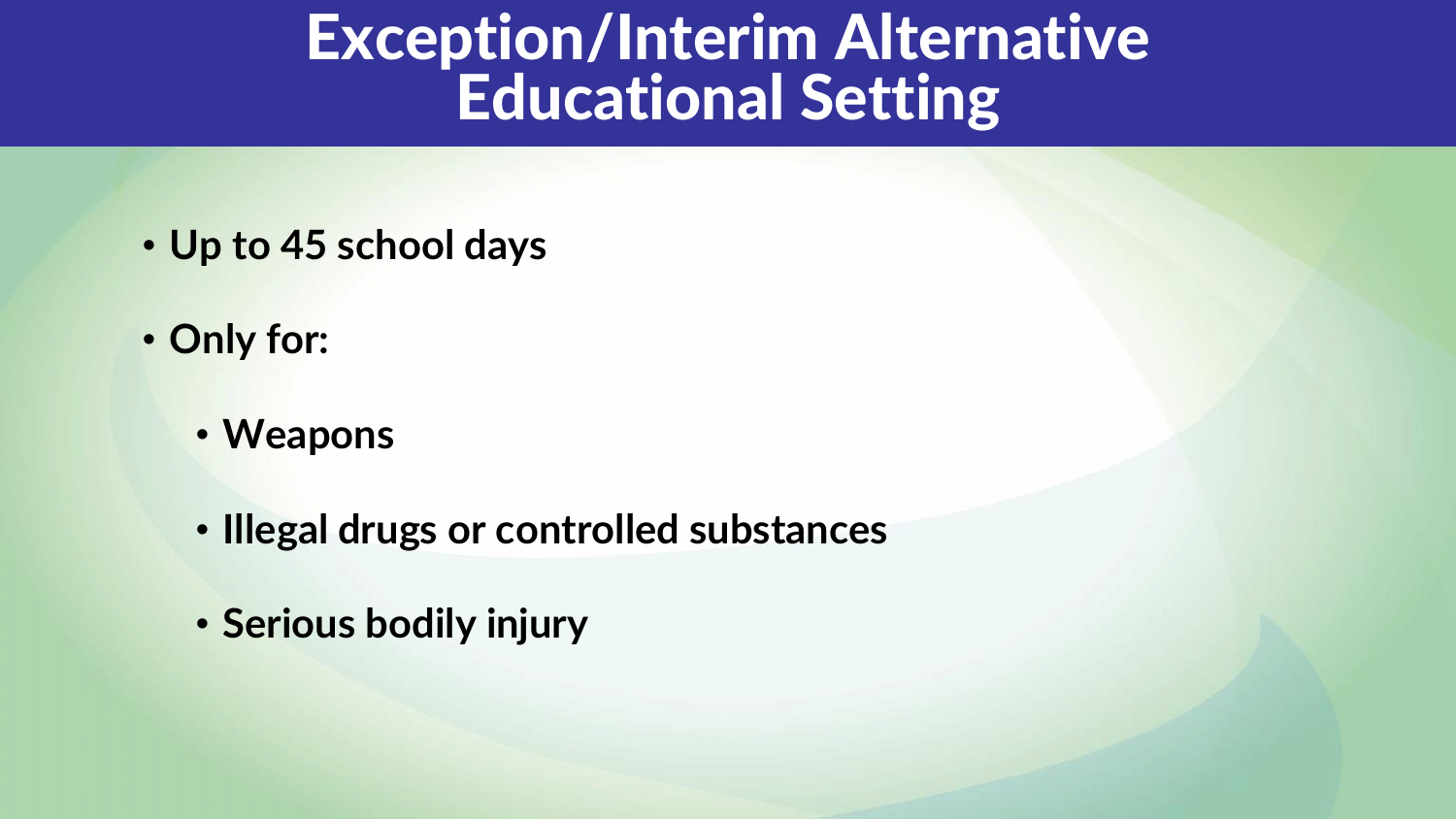### **Definitions**

- **Weapon: weapon, device, instrument, material or substance, animate or inanimate, used for, or is readily capable of, causing death or serious bodily injury. Does not include a pocketknife with a blade of less than 2 ½ inches**
- **Drugs: "controlled substance"; illegal drug = controlled substance**
	- **Does not include tobacco or alcohol**
	- **Does not include over-the-counter medicine**
	- **Does not include prescription meds if used pursuant to the Rx**
	- **Does include "illegal street drugs" and/or prescription drugs not used pursuant to an Rx**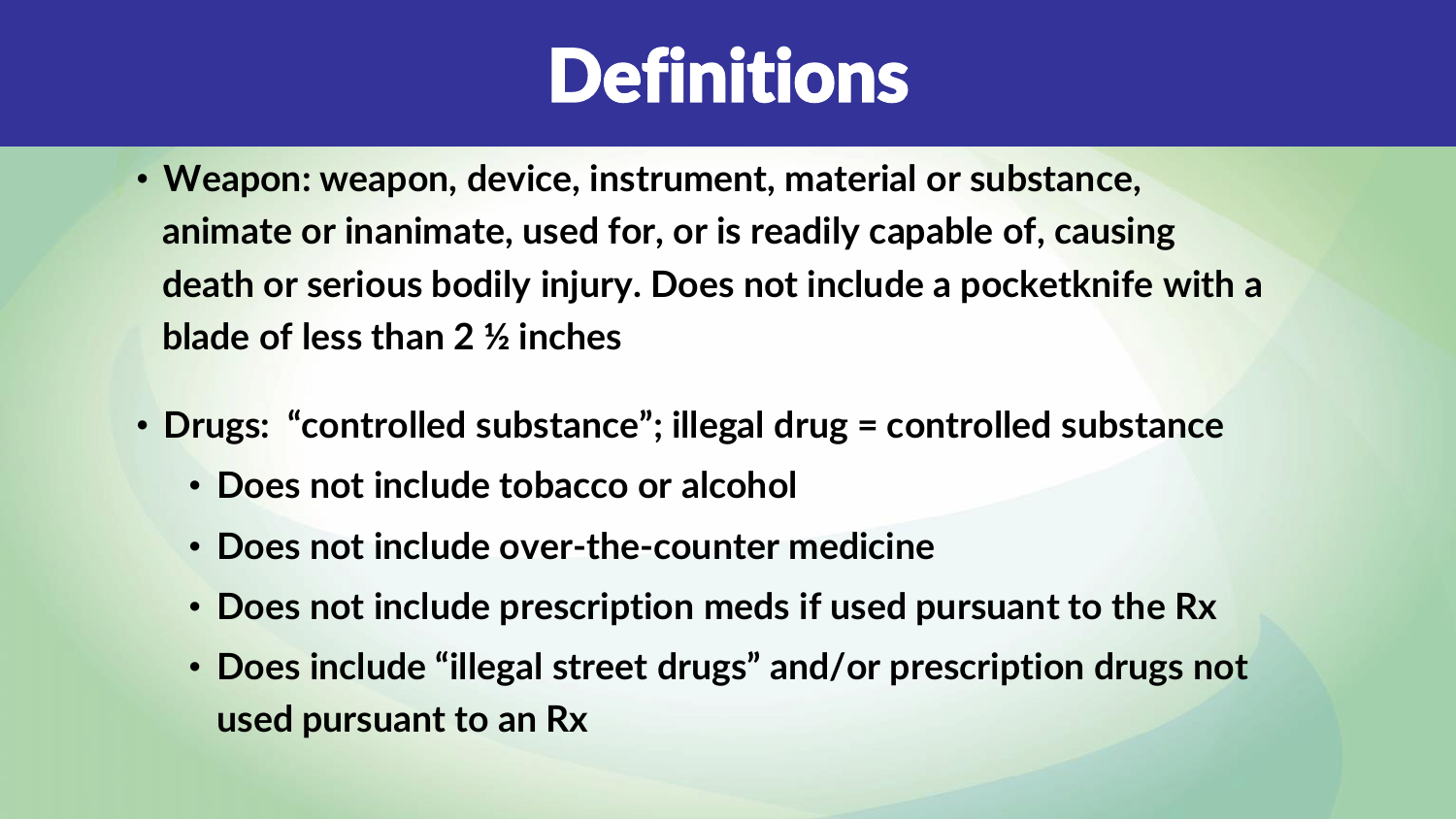# Seriously Bodily Injury

• **Injury that involves substantial risk of death, extreme physical pain, protracted and obvious disfigurement, or protracted loss or impairment of the function of a bodily member, organ, or mental faculty**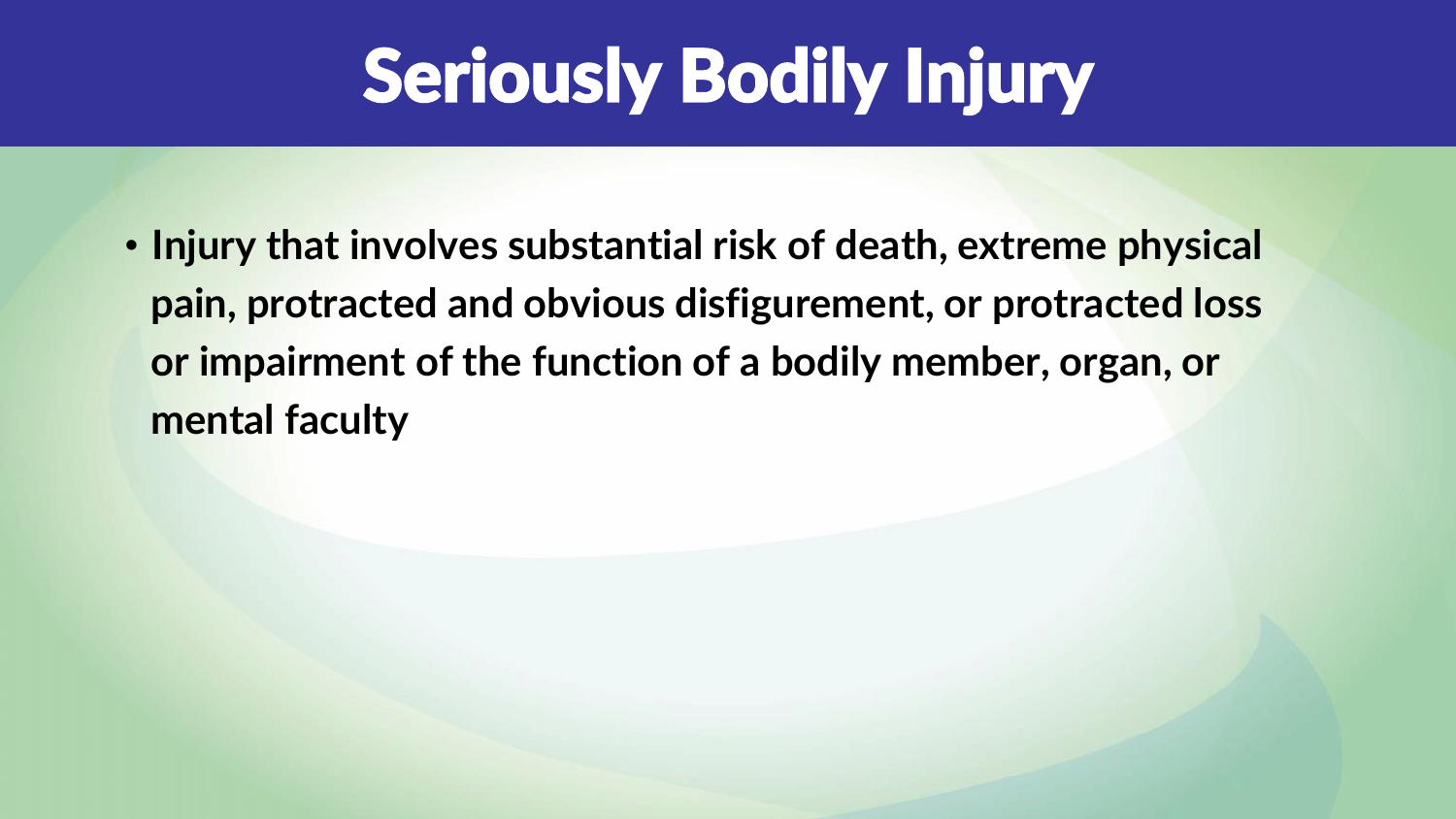#### Disagreement with Manifestation Determination or Disciplinary Removal

- **Parent may appeal by requesting a due process hearing**
- **The school district must hold a resolution meeting within 7 calendar days of receiving notice**
- **An expedited hearing must be conducted within 20 school days of receiving the hearing request, and a decision must be issued within 10 school days following the hearing**
- **Student remains in the removed setting until the hearing is completed or until the original removal period expires, whichever occurs first**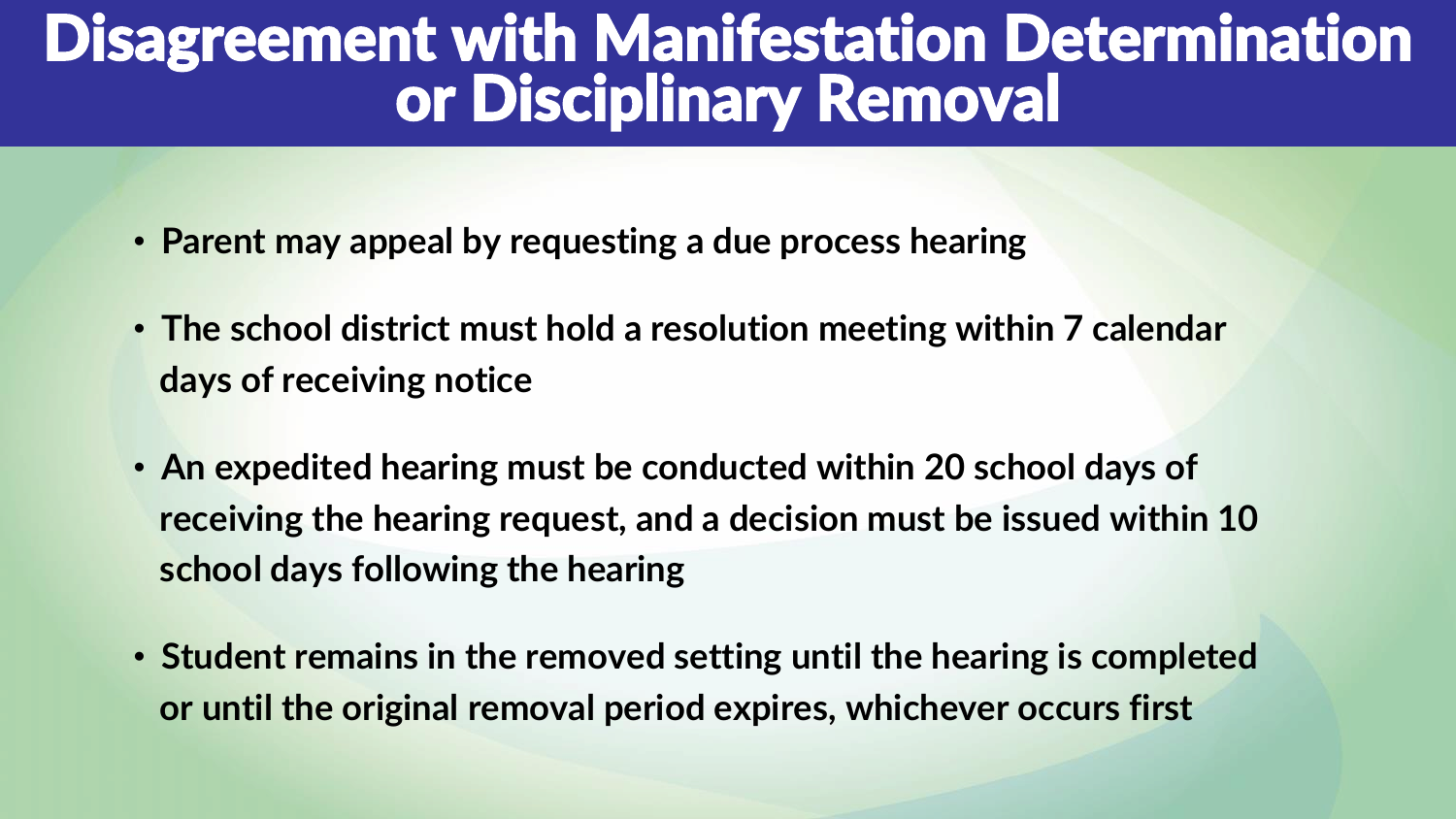### Protections for Children Not Yet Eligible for Special Education

- **District must have knowledge that the student was a student with a disability prior to the behavior that led to the disciplinary action**
- **The district does not have knowledge if**
	- **The student's parent did not consent to an evaluation or refused special education services; or**
	- **The student was evaluated and determined not to be a student with a disability**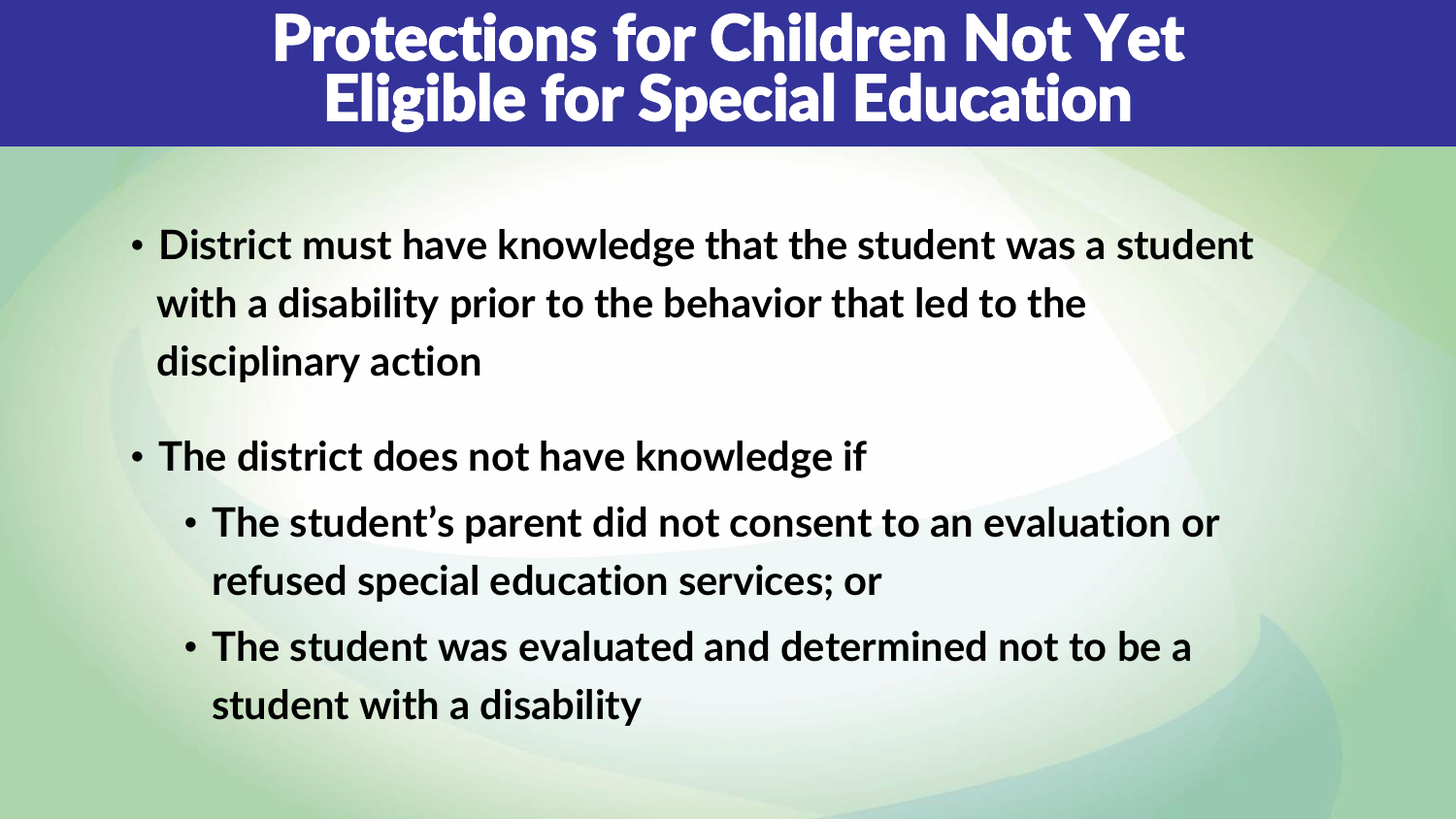#### Protections for Children Not Yet Eligible for Special Education

- **A district must evaluate a student referred for special education during a period of disciplinary removal**
- **The evaluation must be conducted in an expedited manner**